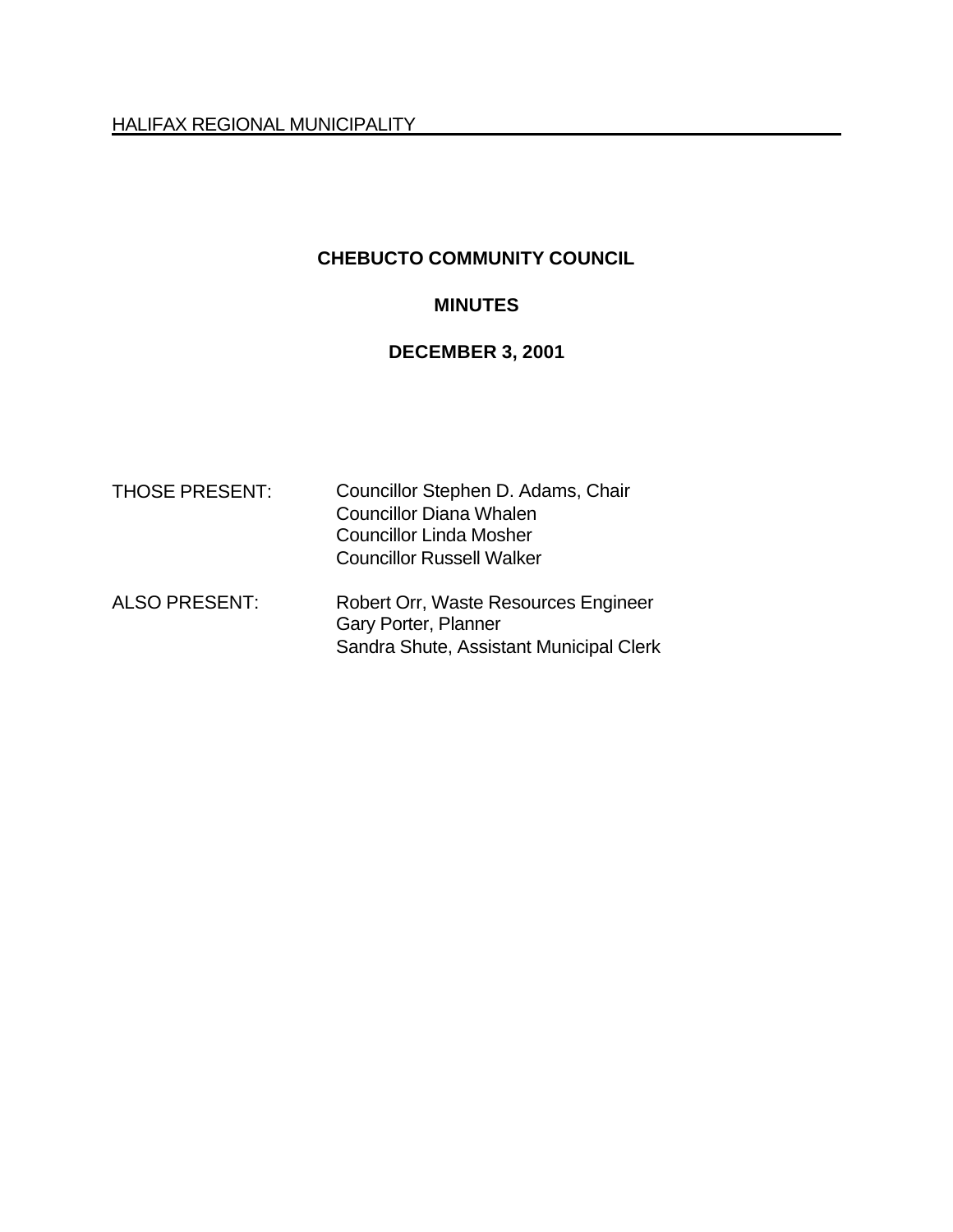# **TABLE OF CONTENTS**

| 1.  |                                            |                                           |                                                                                                                    |  |
|-----|--------------------------------------------|-------------------------------------------|--------------------------------------------------------------------------------------------------------------------|--|
| 2.  |                                            |                                           |                                                                                                                    |  |
| 3.  |                                            |                                           |                                                                                                                    |  |
| 4.  |                                            |                                           |                                                                                                                    |  |
| 5.  |                                            |                                           | Approval of the Order of Business and Approval of Additions and Deletions  4                                       |  |
| 6.  | <b>Business Arising Out of the Minutes</b> |                                           |                                                                                                                    |  |
|     | 6.1                                        |                                           | <b>Status Sheet Items</b>                                                                                          |  |
|     |                                            | 6.1.1<br>6.1.2<br>6.1.3<br>6.1.4<br>6.1.5 | Extending Public Participation for Planning -<br>Turnover of Lights and Synchronization - 102 and                  |  |
| 7.  |                                            |                                           |                                                                                                                    |  |
| 8.  |                                            |                                           |                                                                                                                    |  |
| 9.  |                                            |                                           |                                                                                                                    |  |
| 10. | <b>Public Hearings</b>                     |                                           |                                                                                                                    |  |
|     | 10.1                                       |                                           | Case 00356 - Amendments to the Stage I and II Development<br>Agreements for Langbrae Gardens Subdivision, Phase 2D |  |
| 11. |                                            |                                           | Correspondence, Petitions and Delegations                                                                          |  |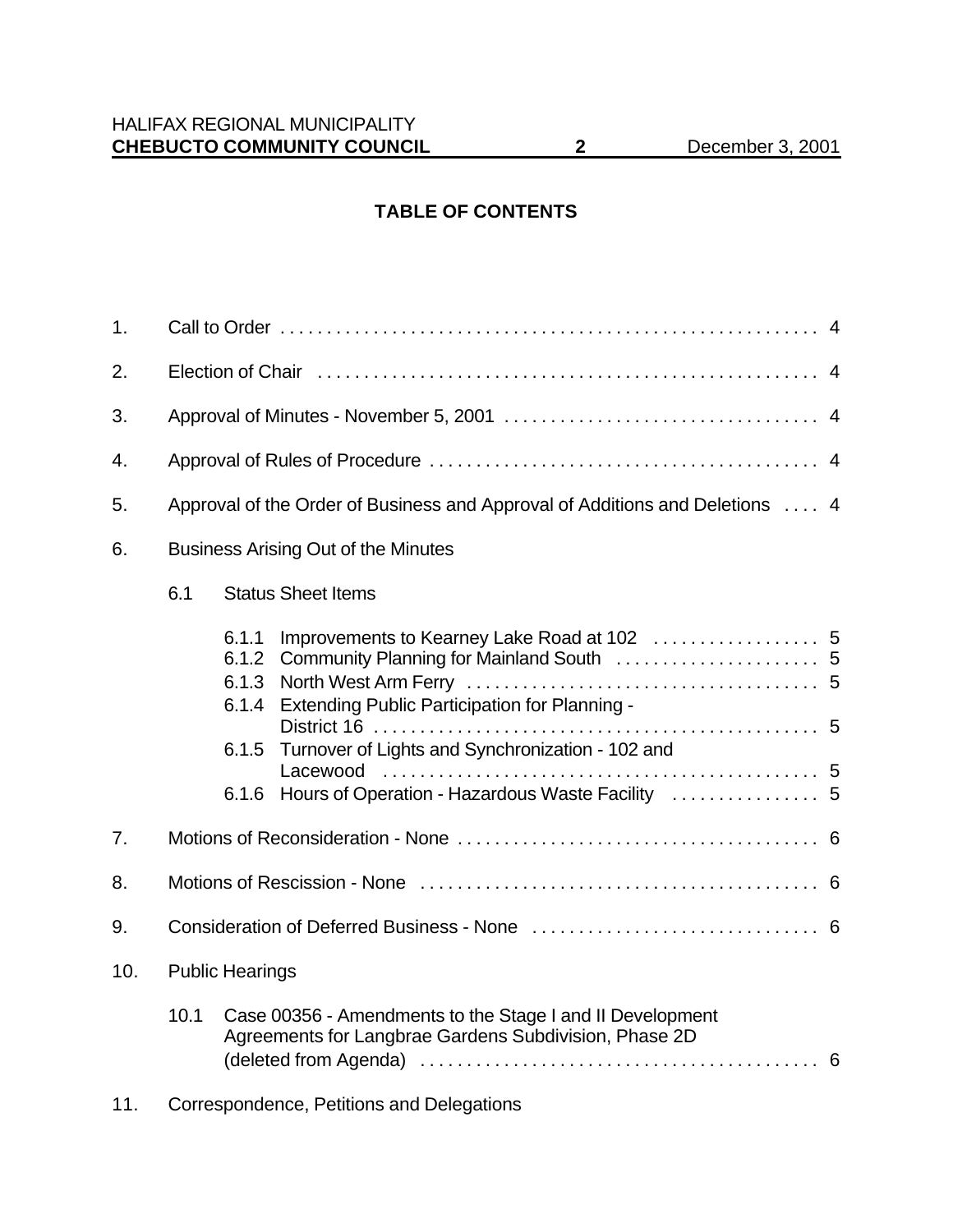|     |              | <b>HALIFAX REGIONAL MUNICIPALITY</b><br><b>CHEBUCTO COMMUNITY COUNCIL</b>                                             | 3 | December 3, 2001 |
|-----|--------------|-----------------------------------------------------------------------------------------------------------------------|---|------------------|
|     | 11.1         | Presentation - Prince's Lodge Residents Association - Funding                                                         |   |                  |
| 12. | Reports      |                                                                                                                       |   |                  |
|     | 12.1<br>12.2 | Case 00328 - Application to Erect a 200' Free Standing<br>Cellular Tower on Lands of the Church of Christ Development |   |                  |
|     | 12.3         | Appointment to Halifax/Halifax County Watershed Advisory                                                              |   |                  |
|     |              |                                                                                                                       |   |                  |
| 13. |              |                                                                                                                       |   |                  |
| 14. |              | <b>Added Items</b>                                                                                                    |   |                  |
|     | 14.1<br>14.2 |                                                                                                                       |   |                  |
| 15. |              |                                                                                                                       |   |                  |
| 16. |              |                                                                                                                       |   |                  |
| 17. |              |                                                                                                                       |   |                  |
| 18. |              |                                                                                                                       |   |                  |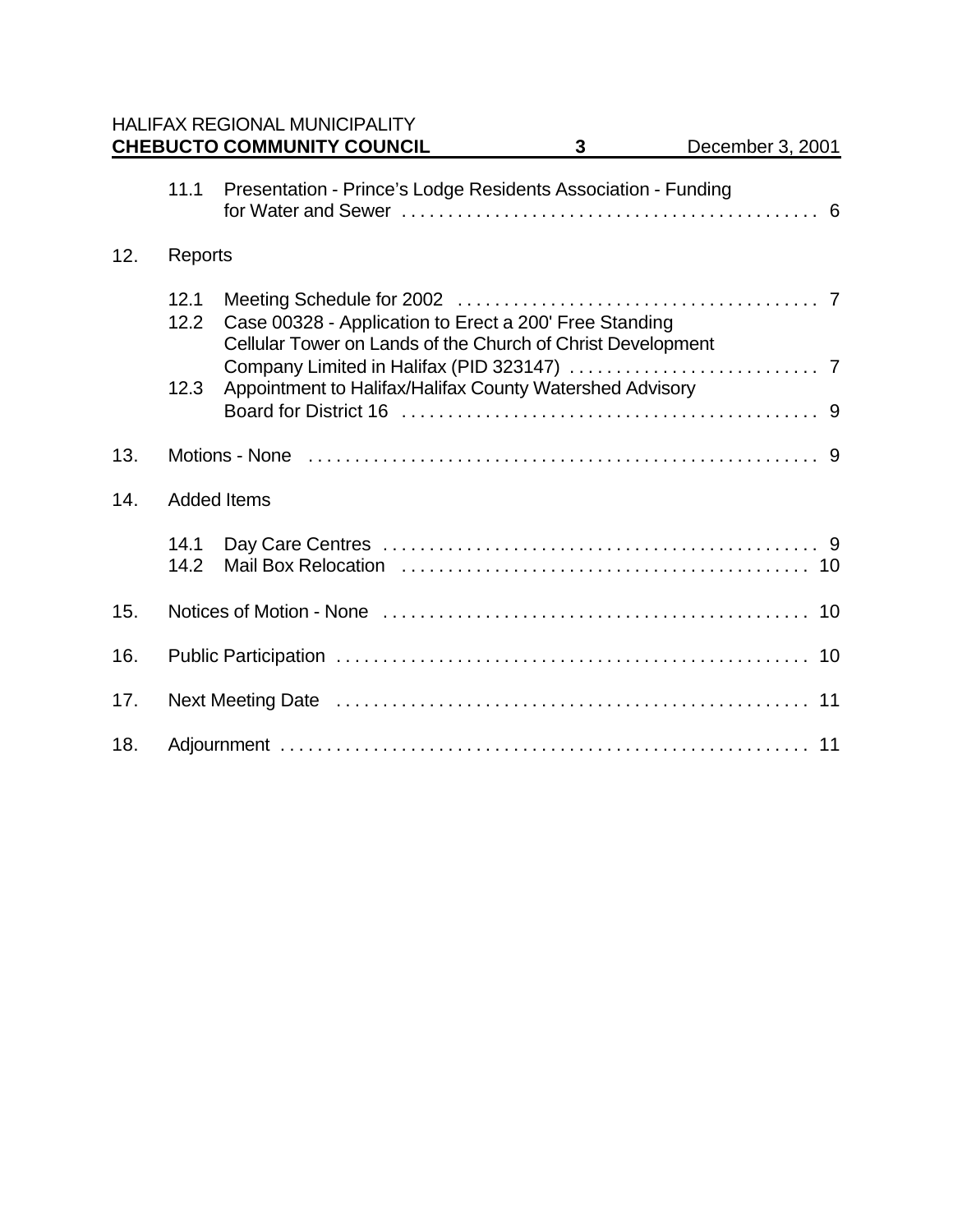# 1. **CALL TO ORDER**

The meeting was called to order at 7:00 p.m. by the Clerk at 2750 Dutch Village Road, Halifax.

### 2. **ELECTION OF CHAIR**

The Clerk called for nominations for Chair of Chebucto Community Council.

### **MOVED by Councillor Mosher, seconded by Councillor Walker that Councillor Adams remain as Chair of Chebucto Community Council.**

There were no further nominations. The Clerk declared Councillor Adams Chair and relinquished the Chair to him.

During a later point in the meeting, Councillor Adams recognized Mary Ann McGrath, MLA for Halifax Bedford Basin.

### 3. **APPROVAL OF MINUTES - NOVEMBER 5, 2001**

**MOVED by Councillor Whalen, seconded by Councillor Walker to approve the Minutes of meeting held on November 5, 2001 as circulated. MOTION PUT AND PASSED.**

## 4. **APPROVAL OF RULES OF PROCEDURE**

Councillor Walker requested that Section 5 include Public Participation as the third last item.

**MOVED by Councillor Walker, seconded by Councillor Mosher to approve the Rules of Procedure for Chebucto Community Council as amended. MOTION PUT AND PASSED.**

### 5. **APPROVAL OF THE ORDER OF BUSINESS AND APPROVAL OF ADDITIONS AND DELETIONS**

- Deletion: Case 00356 Amendments to the Stage I and II Development Agreements for Langbrae Gardens Subdivision, Phase 2D
- Added Items: Day Care Centres Councillor Whalen Mail Box Relocation - Councillor Walker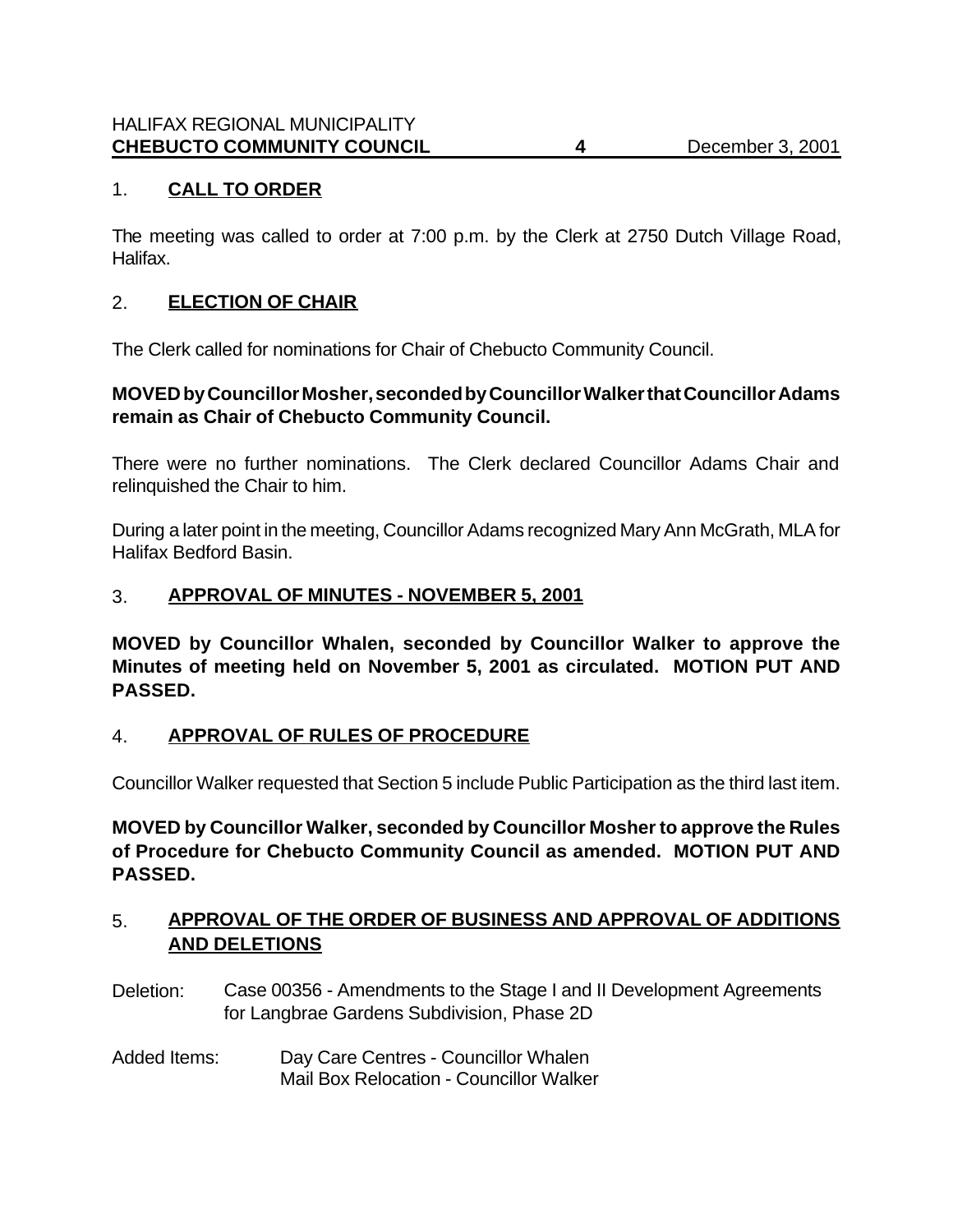## **MOVED by Councillor Mosher, seconded by Councillor Walker to approve the Order of Business as amended. MOTION PUT AND PASSED.**

## 6. **BUSINESS ARISING OUT OF THE MINUTES**

#### 6.1 **Status Sheet Items**

#### 6.1.1 Improvements to Kearney Lake Road at 102

No further information.

#### 6.1.2 Community Planning for Mainland South

A meeting with staff will be arranged in the next couple weeks.

### 6.1.3 North West Arm Ferry

Staff is expected to have a report ready for the next meeting.

#### 6.1.4 Extending Public Participation for Planning - District 16

Meeting has been held with staff. No indication as to the best course of action at this time.

#### 6.1.5 Turnover of Lights and Synchronization - 102 and Lacewood

This has been completed.

#### 6.1.6 Hours of Operation - Hazardous Waste Facility

An Information Report dated November 26, 2001 was before Community Council.

Councillor Mosher stated she was not pleased with the fact that the facility is only open 32 Saturdays in a year. As well, the population of this Municipality does not compare to Lunenburg or the Annapolis Valley. She questioned whether the other two municipalities offered the same services as Halifax Regional Municipality and pointed out that residents went out to the facility on certain Saturdays when it is not open.

Robert Orr, Waste Resources Engineer was in attendance with regard to this matter. As a result of questions from Councillors, he provided the following information: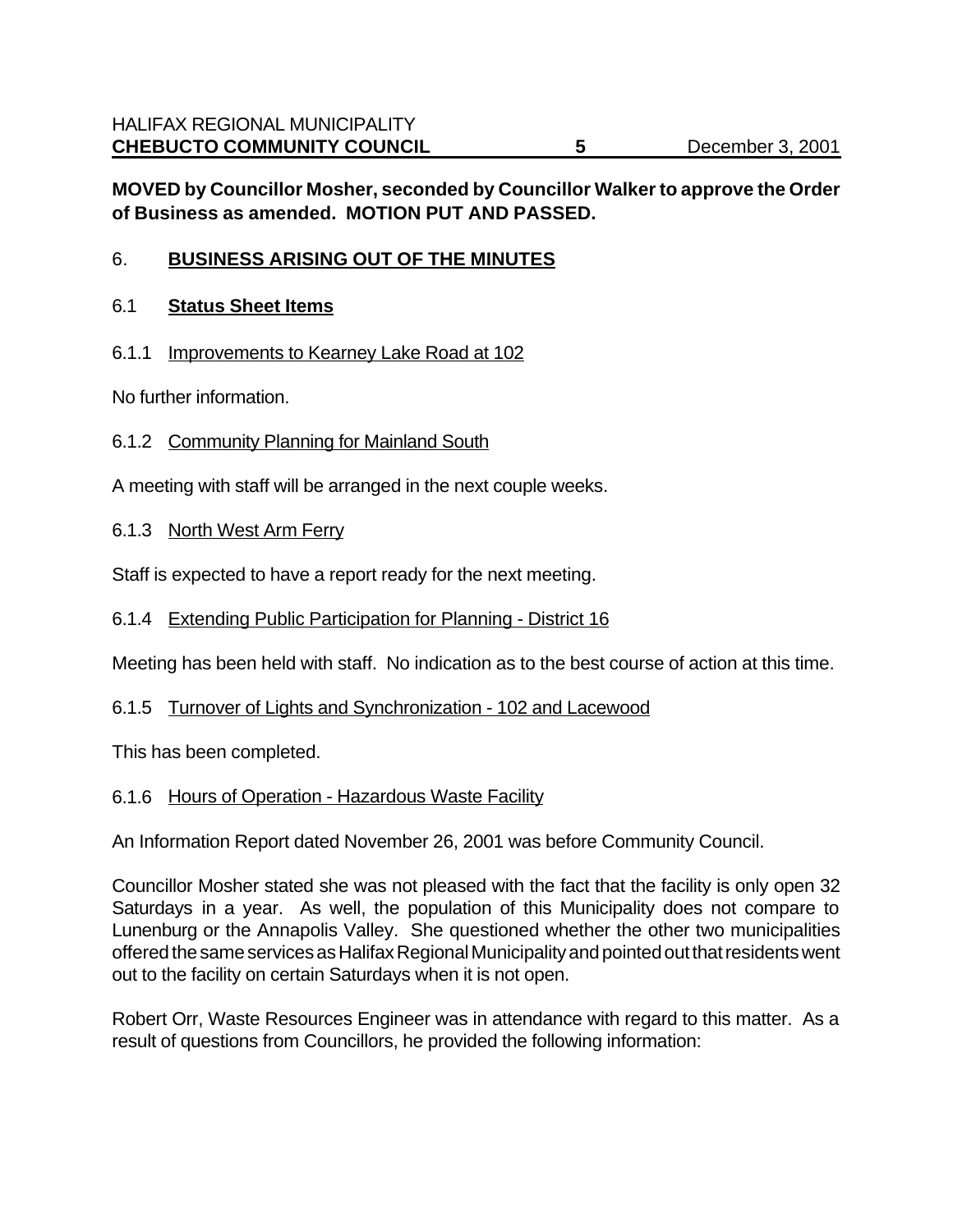| <b>HALIFAX REGIONAL MUNICIPALITY</b> |                  |
|--------------------------------------|------------------|
| <b>CHEBUCTO COMMUNITY COUNCIL</b>    | December 3, 2001 |

- C Some of the programs across Nova Scotia are mobile based; however, Lunenburg and the Annapolis Valley have permanent locations at the landfill site with part time staff. Part time staff are able to handle the small volume on a daily basis.
- C If additional funding were made available, more Saturday service could be added.
- C Hamilton has a facility at the landfill site, with a \$1 million budget and permanent dedicated staff, probably with chemists.
- C HRM's average cost was approximately \$10,000 per Saturday. This amount includes one chemist and five helpers for approximately 500 cars per Saturday. The \$10,000 includes whatever amounts are recovered from recycling.
- C Lunenburg has a part time person assigned to the landfill who comes and unloads as required.

**MOVED by Councillor Mosher, seconded by Councillor Whalen that a request go forward to appropriate staff to include the necessary funds in the next budget so that the facility is open every Saturday except when the Saturday falls on a holiday. MOTION PUT AND PASSED.**

- 7. **MOTIONS OF RECONSIDERATION** None
- 8. **MOTIONS OF RESCISSION** None
- 9. **CONSIDERATION OF DEFERRED BUSINESS** None
- 10. **PUBLIC HEARINGS**

#### 10.1 **Case 00356 - Amendments to the Stage I and II Development Agreements for Langbrae Gardens Subdivision, Phase 2D**

The Public Hearing was not held as the applicant withdrew the application.

#### 11. **CORRESPONDENCE, PETITIONS AND DELEGATIONS**

#### 11.1 **Presentations**

#### 11.1.1 Prince's Lodge Residents Association - Funding for Water and Sewer

Mr. Greg MacKay, President, Greater Prince's Lodge Residents Association and Karen Kelloway, Chair, Water Committee were in attendance for this presentation.

Mr. MacKay advised that the area in question is one of the few remaining areas in the urban area not hooked up to City water and sewer. He provided information on the status of their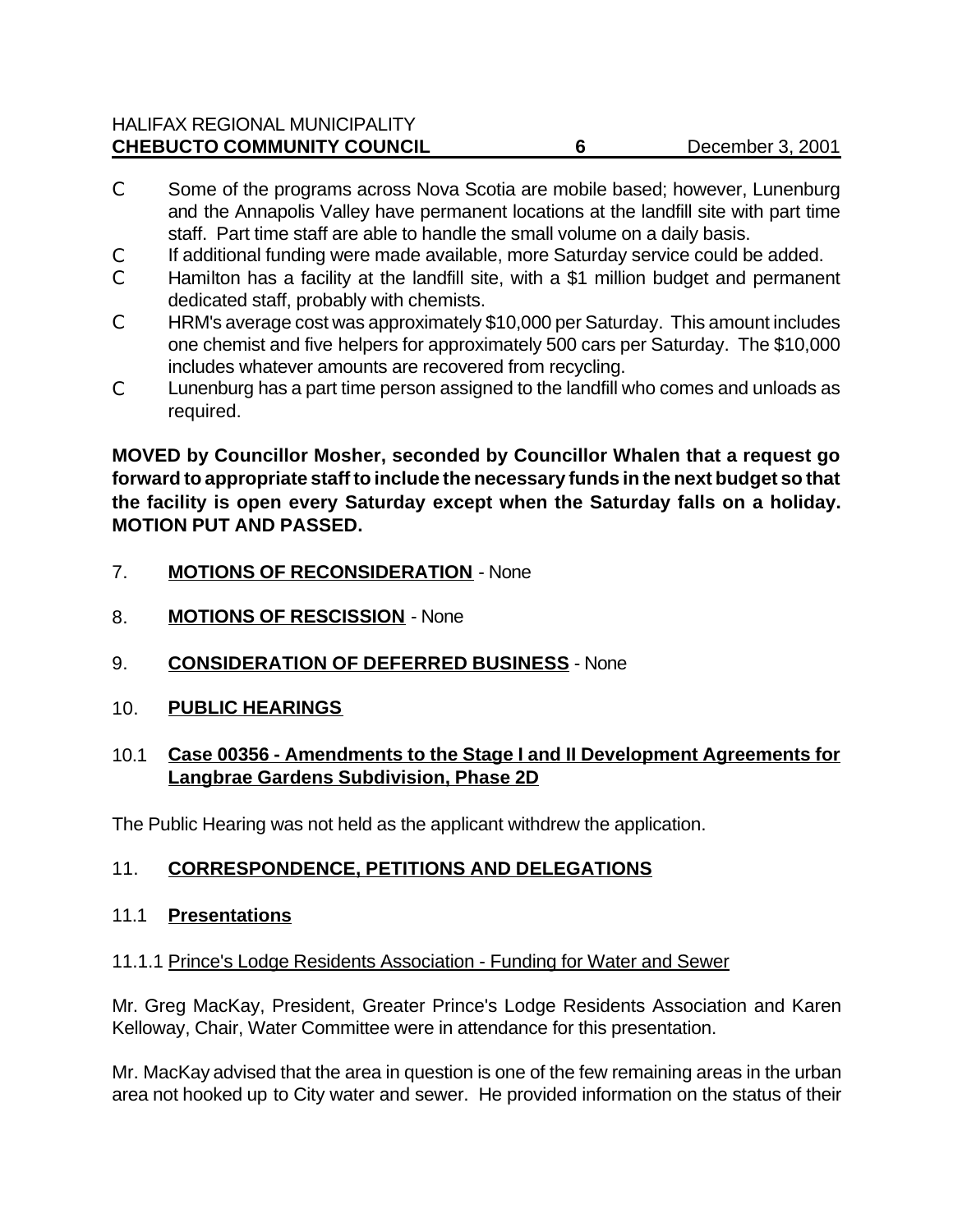#### HALIFAX REGIONAL MUNICIPALITY **CHEBUCTO COMMUNITY COUNCIL 7** December 3, 2001

request to date, with it being #37 and #38 on the Proposed Infrastructure List and the area in question which comprises 49 households.

Ms. Kelloway then provided information on the reasons infrastructure funding was required, such as the current state of septic systems, wells, safety aspects with Hemlock Ravine Park behind, the affects of encroaching development and the fact that this would be a green project.

Councillor Whalen acknowledged that being on the HRM Infrastructure List was an indication that it was considered a priority; however, the provincial and federal governments had to recognize HRM's priorities.

Councillor Walker pointed out it was important for the residents to push the issue with Geoff Regan, MP. The final list is not drawn up by HRM.

In response to questions from Community Council, Mr. MacKay provided the following information:

- C The preliminary cost of the project was approximately \$2.2 million.
- C There would have to be an extended access route for water.

Councillor Whalen noted that the Park was an important point because it was a very unique area at risk with the proximity of homes around it. As well, the area is within the urban core and the residents pay the urban tax rate which includes water and sewer.

## 12. **REPORTS**

#### 12.1 **Meeting Schedule for 2002**

A proposed meeting schedule for 2002 was before Community Council. Councillor Walker recommended that the meeting proposed for June 3 be held on June 10 instead.

**MOVED by Councillor Walker, seconded by Councillor Mosher to approve the meeting schedule for 2002 with the amendment included regarding the June date. MOTION PUT AND PASSED.**

## 12.2 **Case 00328 - Application to Erect a 200' Free Standing Cellular Tower on Lands of the Church of Christ Development Company Limited in Halifax (PID 323147)**

A Staff Report dated November 25, 2001 was before Community Council.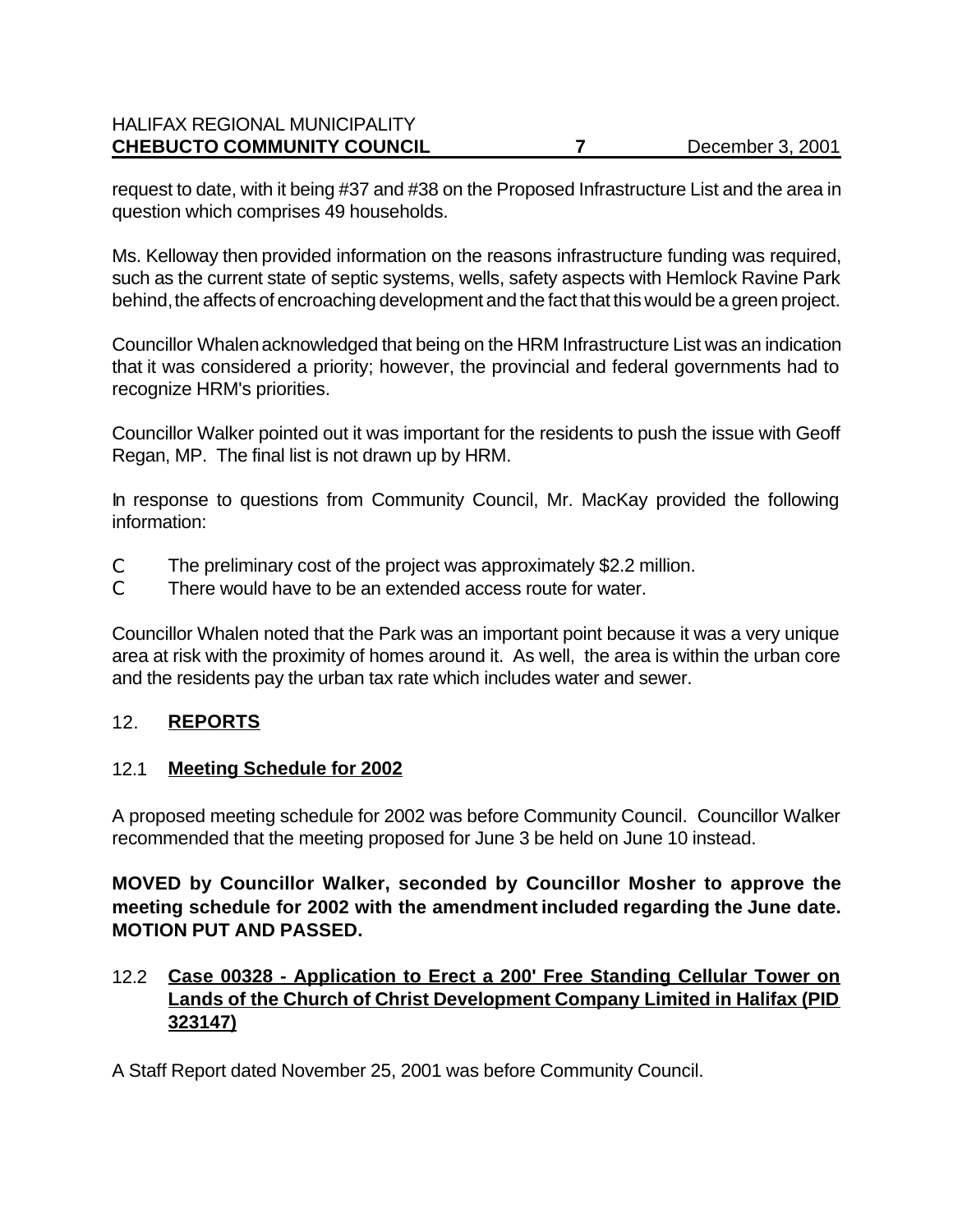#### HALIFAX REGIONAL MUNICIPALITY **CHEBUCTO COMMUNITY COUNCIL 6** 8 December 3, 2001

Gary Porter, Planner provided an overview of the application with the aid of overheads. During the course of his presentation, he advised that staff had asked the applicant to go back to Department of Natural Resources again with respect to possible sites in the Long Lake Park area. He had just been advised that a location there is not available. Ultimately, Industry Canada would make the decision based on technical merit; therefore, Community Council should try to get the best deal for the Municipality. With regard to the site in question at this time, there is a commitment to leave a lot of trees and to paint the structure grey as opposed to red and white.

Councillor Adams acknowledged that two Public Meetings have been held yet, regardless of what the community says and regardless of what Community Council decides, a decision will be made by Industry Canada.

Mr. Porter pointed out that if there was no value from the Municipality's input, there could be a tower now on Herring Cove Road next to the church. There was no doubt there would be a tower; the question was trying to decide the best location. Although there are homes in the area in question now, it is a wooded area a little more further removed.

Councillor Mosher acknowledged the concerns from residents about health implications from cell towers. She then referred to page 20 of the Public Meeting Minutes where the representative from Rogers A T & T indicated they would proceed regardless if there is a deferral by Community Council. She also questioned in the Minutes the section where the applicant indicated they had never been turned down for a request. She also referred to the fact that the Staff Report indicated that the current zoning does not permit cellular towers. She advised she would not support the location in question and suggested a referral until after the Committee of the Whole meeting the next day when representatives from Health Canada and Industry Canada would be present.

Councillor Walker referred to his District where there are cellular installations and 90% of the residents do not know they are there.

Mr. Porter advised that the site is zoned RDD which does not permit cell towers. Cell towers have to be in a grid pattern which does not always land on a zone that permits it. The consultation process takes place because the zoning does not permit cell towers. The Municipality does not have the authority like it does with rezonings or Development Agreements; however, Industry Canada is looking for the Municipality to make reasonable suggestions.

Councillor Whalen asked if consideration had been given to co-location. In response, Mr. Porter advised that the Municipality promotes co-location; however, in this instance, there was nothing available constructed to support Rogers' equipment.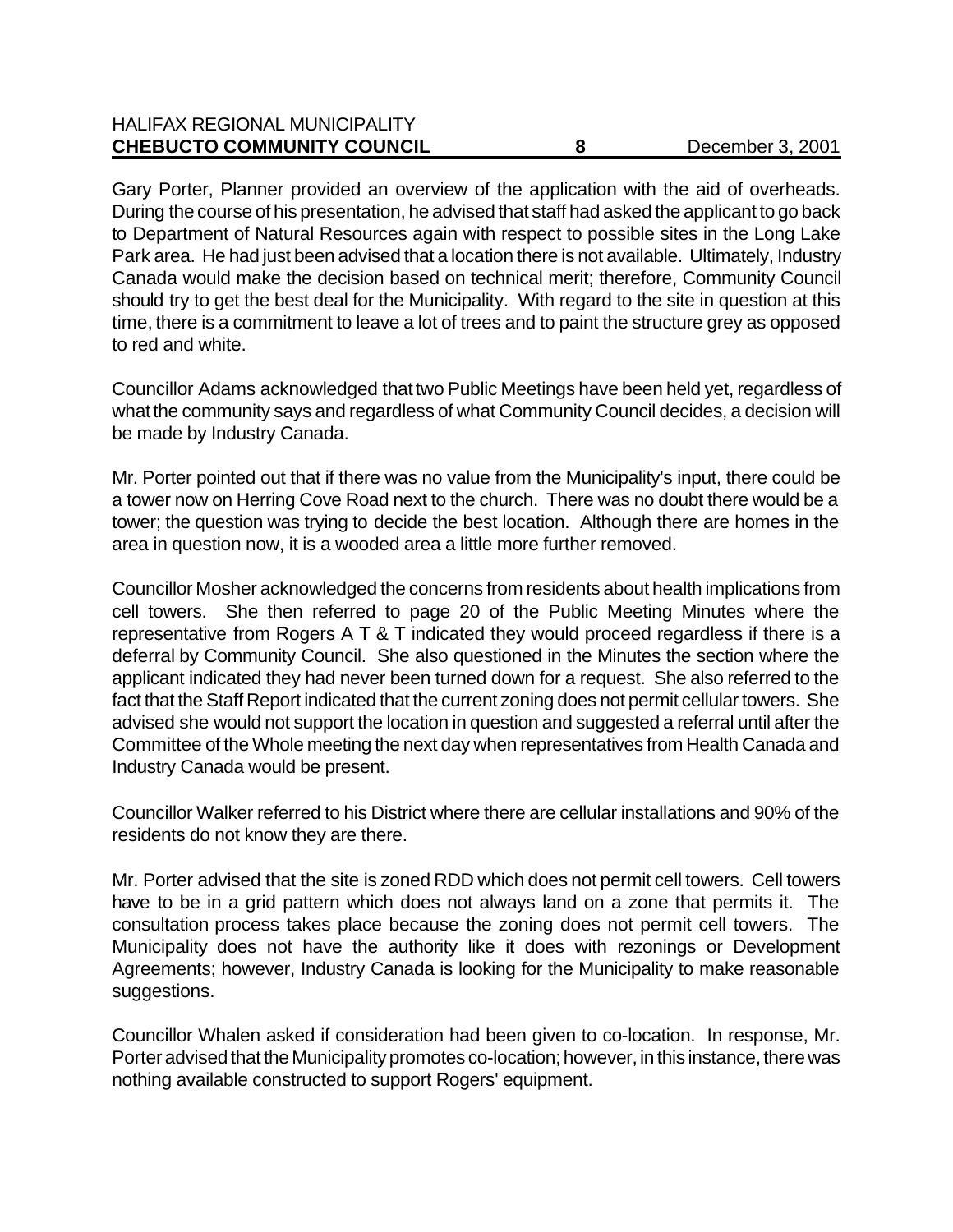Ms. Rachael Cassidy, on behalf of Rogers AT & T, raised the following points:

- C With regard to the sections of the Minutes referred to by Councilor Mosher, these were her personal answers, not her company's.
- C There is a fairly good working relationship with the landlord of the #3 option. She intended to continue to try to convince the landlord to let them locate there.
- C Her preference was not the Lyons Avenue location.
- C Co-location is not possible.
- C She encouraged continuation of the public consultation process. The Municipality may not have the final say on where a tower is located but how the community is treated and how the tower is presented were important.
- C She supported the change in the color of the proposed tower to grey from red and white.

**MOVED by Councillor Whalen, seconded by Councillor Walker to inform Industry Canada that Community Council engaged in community consultation and, although there are some reservations in the community, Community Council accepts this location as the best compromise at this time. Further, that provision is made in constructing the proposed tower for future co-location by other carriers. MOTION PUT AND PASSED.**

12.3 **Appointment to Halifax/Halifax County Watershed Advisory Board for District 16**

**MOVED by Councillor Whalen, seconded by Councillor Walker to appoint Dr. S. Ray as the representative for District 16 on Halifax/Halifax County Watershed Advisory Board for a term to expire November, 2004. MOTION PUT AND PASSED.**

13. **MOTIONS** - None

#### 14. **ADDED ITEMS**

#### 14.1 **Day Care Centres**

**MOVED by Councillor Whalen, seconded by Councillor Mosher to request a Staff Report on the appropriateness of day care centres in residential zones and examine the policy throughout the Municipality, in light of the recent experience in the Langbrae Gardens Subdivision area. MOTION PUT AND PASSED.**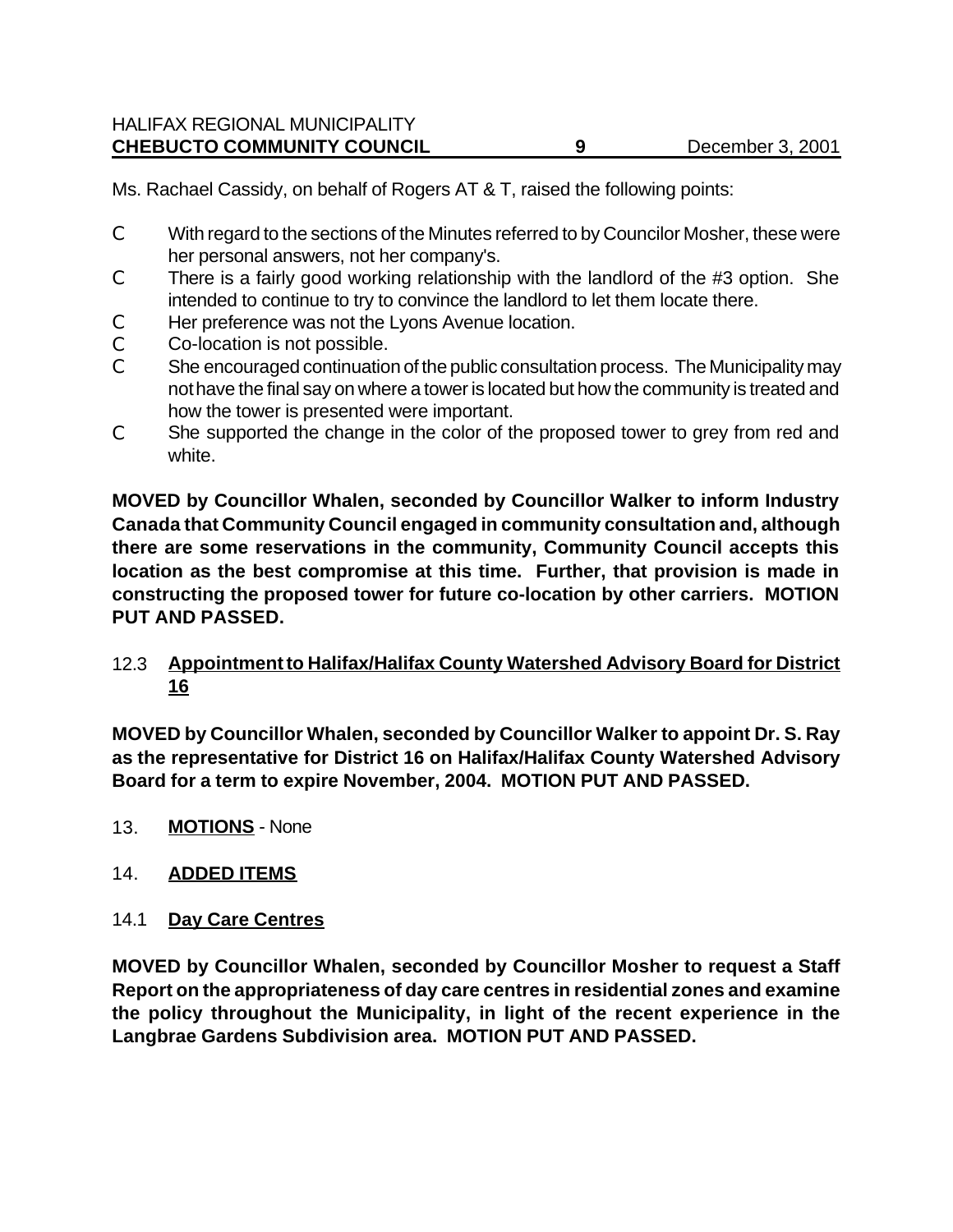### 14.2 **Mail Box Relocation**

Councillor Walker requested that Community Council assist with a resident's request to have a mailbox relocated from the street at 103 Main Avenue to the verandah at the same address, similar to what has been done at the Seniors Citizens Residence at 41 Cowie Hill.

### **MOVED by Councillor Walker, seconded by Councillor Mosher that a letter be sent to Canada Post in this regard. MOTION PUT AND PASSED.**

### 15. **NOTICES OF MOTION** - None

## 16. **PUBLIC PARTICIPATION**

Mr. Nick Ciccarelli, 31 Appolo Court, Halifax raised the following points:

- C He was not notified regarding the proposed day care centre in Langbrae Gardens but acknowledged that the application had been withdrawn.
- C He did not understand how a proposal of this magnitude could be considered without the applicant having a final agreement on the land.
- C He asked if there were by-laws prohibiting the number of day cares on a street. He indicated that for 14 children, you did not have to go through a process and there was a potential that every home could have 14 children in day care.
- C He stated that cars were parking on the street in front of the Park West School on Roxbury. He asked that this be addressed as it was a safety issue.

Councillor Walker indicated that if the lot was purchased in July, there would have been a delay getting the information from the province as to who owns the lots and putting it on the HRM system.

It was agreed to forward Mr. Ciccarelli's points regarding day care centres as part of the request for a report re 14.1 and that Mr. Ciccarelli would be provided with a copy of the report when received. It was also agreed to forward Mr. Ciccarell's concerns re traffic safety to Traffic Authority for comment.

Mr. Hiram Tiller, 4 Thackeray Close raised the following points:

C With regard to the report to Regional Council regarding Community Council costs, it appeared there were very few participants during Public Participation. He pointed out that there could be any number of people in attendance for different items during the course of a meeting but the number of people who spoke during Public Participation